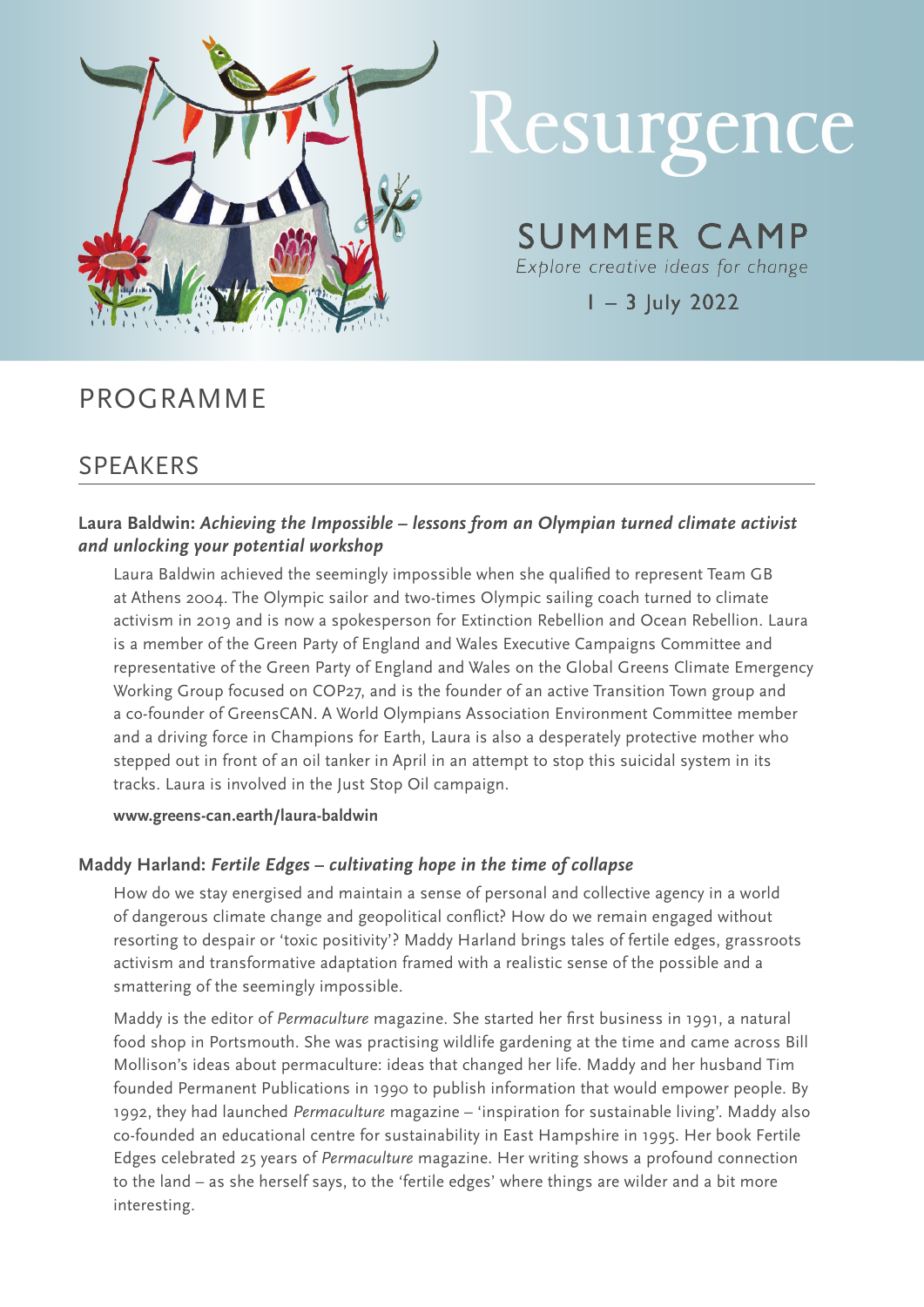#### **Satish Kumar:** *The Power of Love*

As gravity holds the physical world together, love holds the metaphysical world together. Love provides solutions to all our problems. Through love we can find the meaning of life.

Satish Kumar is editor emeritus of *Resurgence & Ecologist*. A former monk and a long-term peace and environment activist, he has been quietly setting the global agenda for change for over 50 years. Inspired in his early twenties by the example of the British peace activist Bertrand Russell, Satish embarked on an 8,000-mile peace pilgrimage. Carrying no money, he walked from India to America, via Moscow, London and Paris, to deliver a humble packet of 'peace tea' to each of the leaders of the world's then four nuclear powers. In 1973 Satish settled in the UK and became the editor of Resurgence magazine. He has been the guiding spirit behind a number of internationally respected ecological and educational ventures. Satish co-founded Schumacher College in South Devon, where he is a Visiting Fellow. His autobiography, *No Destination*, first published by Green Books in 1978, has sold over 50,000 copies.

#### **Lisa Schneidau,** *in conversation with Marianne Brown*

Lisa Schneidau is a storyteller, author and environmentalist based in Devon. Originally trained as an ecologist, she has worked in the Nature conservation sector for the last 25 years across the UK, in roles including farm adviser, river surveyor, political lobbyist and conservation director.

Lisa has been a storyteller for over 15 years, with stories that inspire, provoke curiosity, and build stronger connections between people and Nature. She is the author of *Woodland Folk Tales of Britain and Ireland* (History Press, 2020) and *Botanical Folk Tales of Britain and Ireland* (History Press, 2018). Her latest book, *River Folk Tales*, will be published this summer.

Marianne Brown is editor of *Resurgence & Ecologist* magazine. Prior to that she was Vietnam Bureau Chief for Deutsche Presse-Agentur and a freelance radio and print journalist for the BBC, *The Guardian*, Voice of America and Deutsche Welle, and she has covered breaking news in the UK, Kenya and Vietnam. She has a keen interest in the medium of audio as well as print, and has produced a series of podcasts for Resurgence.

#### **Ian Tennant:** *Humans and Machines – what's guiding your wellbeing in 2022?*

We crave time in the natural world away from the hustle-and-bustle of our 'normal' lives. Why is this quality time so important to us?

The modern world bombards us with unhealthy human-made signals and rhythms – such as artificial light – that distract us from the natural rhythms that have supported us for millennia. There is growing evidence that we should be very cautious about exposure to too many of these artificial stressors.

In this talk and workshop we'll explore the new understanding of humans as bio-electric beings and what this means for our wellbeing. You'll have the chance to reflect on a set of healthful lifestyle habits you can adopt as a 'precautionary principle' to reduce your exposure to humanmade threats without having to flee for the hills.

Ian Tennant is the author of *Restoring Balance: A Guide to the Evolving Field of Human Wellbeing*. He has 20 years' experience working in the field of human and environmental health. His early career included post-doctoral research at the Medical Research Council Centre for Inflammation Research based at the Royal Infirmary of Edinburgh. He went on to work on regional and national environmental initiatives, including several years at The Resurgence Trust. These days he works face to face with people, helping them make simple choices that are inexpensive and improve their health.

#### **restoringbalance.life**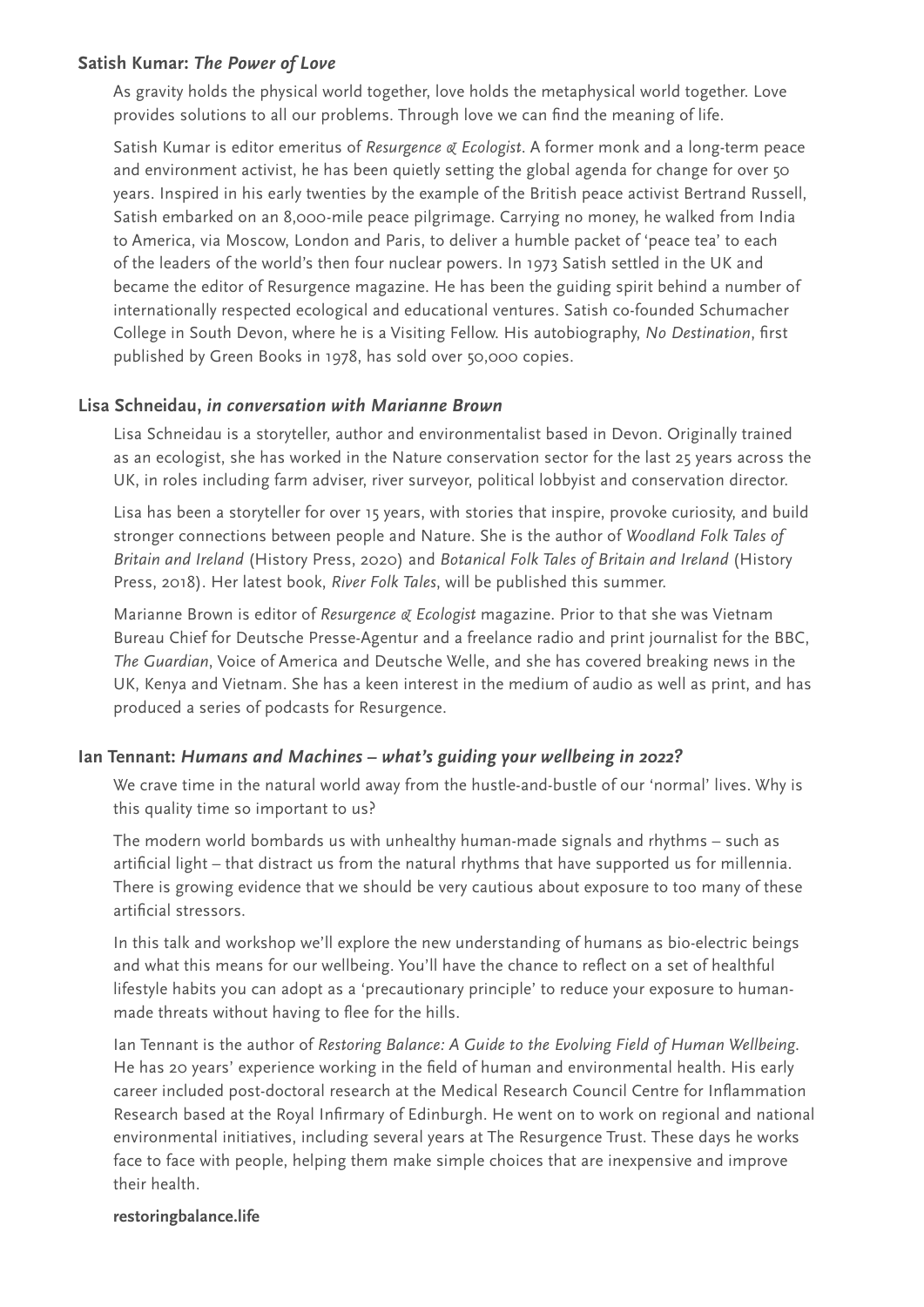#### **Tony Whitehead:** *Wonderful Voices – how and why birds sing and what happens when we listen*

The world is full of birdsong. But how do birds make these sounds? And why? What do they tell us about the natural world? And what do they tell us about ourselves? In this talk, naturalist Tony Whitehead introduces the beauty of birds and their song and how listening is more important than ever in the climate and ecological emergency.

Tony lives and works on Dartmoor. He has had a lifelong passion for birds and their song. For over 20 years he has led walks and run courses in Devon that help people discover birdsong. He works for the RSPB.

## MUSIC, STORYTELLING AND POETRY

#### **Michael Stanton Band**

Michael Stanton plays soulful music, inspired by a wide variety of world and traditional folk music styles. He is a songwriter, teacher, music producer and multi-instrumentalist, playing guitar, piano, keyboards, bass, percussion and santoor.

His music finds expression in many different situations, ranging from conventional gigs in various bands, to singing circles, festivals, workshops and ceremonies. Michael's music has been described thus:

*"A sound reminiscent of the folk traditions of Celtic Europe and Armenia, Brazil and Native America, Zimbabwe and West Africa; a sound to remind us we are all connected in this great mystery of life."*

*"Inspired by love for Nature and ancestral wisdom, Michael's soulful music offers a sincere voice to the heart of the world."*

Michael first came to Resurgence Summer Camp as a guitarist with Ombiviolum and makes a welcome return with his new band, George Fogel, Lizzie Ogle and Arjun Magee, who play

music with Celtic, West African, Afro-Brazilian and Latin American influences.

#### **Geoff Robb:** *The Music of Trees (music and performance)*

Geoff Robb, winner of the 2018 Brighton Fringe Live Music Award, shares an evening of magical storytelling and virtuoso guitar that promises to transport you out into the woods.

A master of the acoustic guitar, with an intricate, richly harmonic style, he has performed to

audiences across the UK and Europe, at venues ranging from Buckingham Palace and The House of Commons to Glastonbury Festival. 'The Music of Trees' show earned him rave reviews at the 2019 Edinburgh Fringe.

Inspired by the wonder of the natural world, 'The Music of Trees' weaves together tales of our woodland folklore and history with a suite of new original compositions featuring Geoff's signature blend of classical, jazz, Celtic and Spanish influences.

#### **geoffrobb.com**

'The Music of Trees' trailer: **www.youtube.com/watch?v=u8J9GUH5UjY**

#### **Lisa Schneidau:** *The Tangle of the Commons (performance storytelling)*

'The Tangle of the Commons' tells the story of the British landscape and our relationship with the wild things around us, seen and unseen. Who really owns this place, how well do we share it, and what happens if humans push things too far? Here are some of our ancient folk tales, laced with history, ecology and a hefty dose of the ridiculous, to provoke thought and inspiration about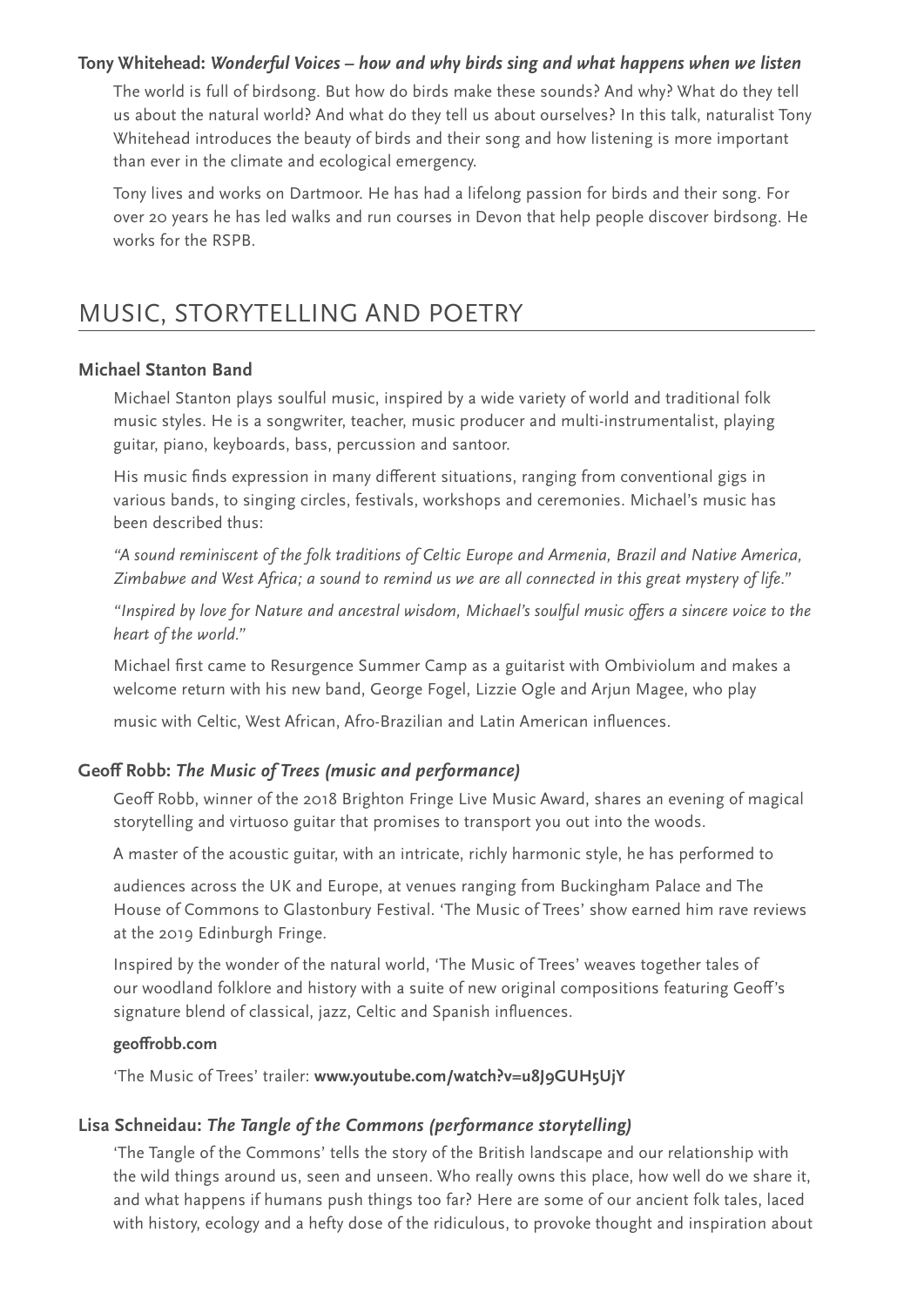the land we usually take so much for granted. Expect malevolent fairies, dastardly robber kings, determined farmers and a particularly disgruntled wild pig.

Lisa Schneidau is a storyteller, author and environmentalist based in Devon. Her storytelling is a warm mix of ancient tale and keen observation of the natural world, casting traditional stories in a contemporary context. With an ecological background and over 25 years working in wildlife conservation, Lisa brings a wealth of knowledge and infectious enthusiasm to her audience.

#### **lisaschneidau.co.uk**

#### **Matt Harvey**

Poet, lyricist, and columnist Matt Harvey has been a familiar voice on BBC Radio 4 for two decades - most recently as guest of Roger McGough on Poetry Please – performing all over the country and appearing frequently on TV. During lockdown his *Hi Corona Virus* poem went viral and *Can You Hear Me?* his collaboration with composer Thomas Hewitt Jones, reached no. 1 in the Classical Charts. Most recently Praise the Whale was a big hit at COP26, inspiring world leaders to reassess their core values – or so he claims.

Matt's books include *The Hole in the Sum of my Parts, Where Earwigs Dare* and *Mindless Body Spineless Mind*, two picture books for children, *Shopping With Dad* and *Beastie and the Boys*, and a picture book for adults, *Sit!* with artist Claudia Schmid. Their new collaboration, *Careless Whisker*, is out soon. For three years he wrote the Desktop Poetry slot in the Guardian and later the *Qwerty Something* column for *Resurgence & Ecologist* magazine. He was nominated for a P.E.A. Award for The Element in the Room – energy-inspired poems written while Poet-in-Residence with RegenSW, and *H Ain't Heavy*, inspired by green hydrogen, comes out this year.

**mattharvey.co.uk**

## MEDITATION AND MOVEMENT

#### **Resurgence Earth Festival:** *Georgie Gilmore*

We will host our first in-person Resurgence Earth Festival at this year's Summer Camp. Let us gather to celebrate the high time of summer and the abundance of Nature and honour the powerful energies of Earth and sun with guided meditation, self-reflection, and Nature-connection practices.

Resurgence Earth Festivals are an opportunity to honour our nature and the Nature of the Earth. Embark on a journey that will bring you into greater harmony with yourself and with the natural world.

#### **Qi Kong Bamboo sticks:** *June Mitchell*

June will be teaching *Qi Kong* with bamboo poles, a form of *Quigong* that she learnt at Plum Village, the first monastic community founded by Zen Master Thich Nhat Hanh in the West. The 16 movements were devised by an elderly master. Through the practice of *Qi Kong* we can become aware of our breathing and come home to our body, fully present for ourselves and whatever we are doing. June is the life partner of Satish Kumar and is a former co-editor of *Resurgence* magazine.

#### **www.youtube.com/watch?v=-pluOjzBHS4**

#### **Yoga:** *Joanna Al-Zuhairi*

Joanna Al-Zuhairi is a mental health nurse, yoga teacher, homeopath and meditator. She organises stress management classes and spiritual mental health workshops. Joanna has taught yoga for 15 years in various settings: health clubs, mental health groups and private classes.

#### **naturelax.co.uk/facilitator.php**